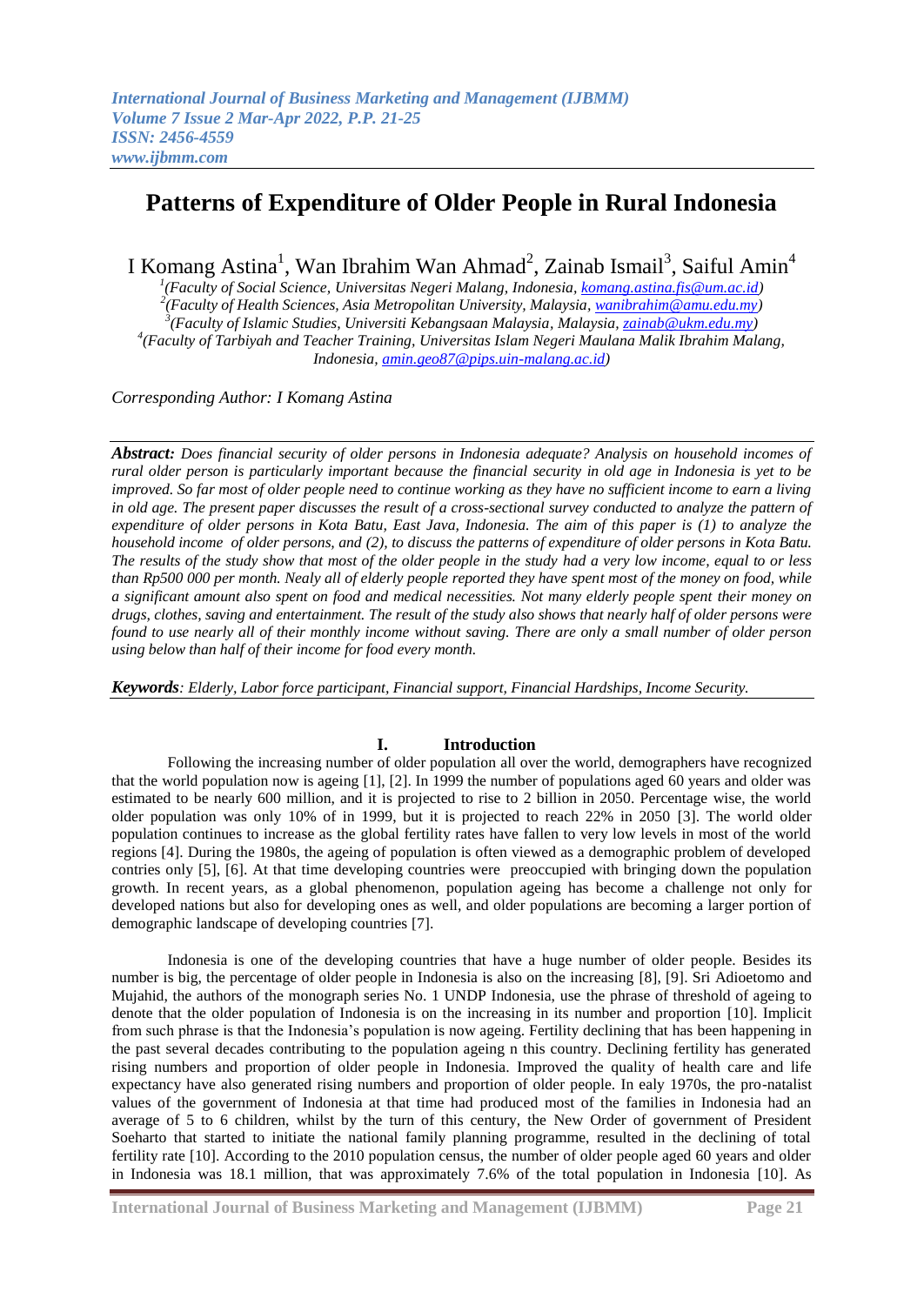Kinsella and Wan He insists that in one sense, population ageing represents a success story of increased longevity, however the steady growth of the number of them also poses many challenges to family, community and policy makers [11].

Research on older people is still a new endeavor in Indonesia. This paper presents parts of a larger study conducting in Kota Batu, East Java, Indonesia to investigate the quality of life of older persons [12]. From the study, besides information on the quality of life, a lot of other information has also been gathered. Relevant to this paper is information on the household income and patterns of expenditure. Its aim is to examine the household income level and to explore the patterns of expenditure of older people in the study area. Because of income security policy in old age in Indonesia is yet to be improved, mostly of older people have to be depended on their children for old age support, but their children themselves are also velnurable to the poverty traps, leaving their elderly parents in the financial hardships. This present article analyzes financial hardships of the older person in rural Indonesia in terms of: (1) household income; and (2) patterns of expenditure of older persons in rural Indonesia.

## **II. Materials And Method**

This paper is adapted from a larger study conducted in Kota Batu, to explore quality of life of older persons in that community [12]. Kota Batu, situated at the outer area of Malang City, East Java was chosen because of its characteristics of older people in the area. Kota Batu is among the area where there is a high proportion of older people as compared to other places in East Java. From the study, a lot of information has successfully collected. Research on the quality of life of older persons is still under developed in Indonesia, thus the design suitable to be used in that study was an exploratory study. An exploratory study is undertaken when not much is known about the situation at hand, or when there is no information on the similar issues have been solved in the past [13].

Respondents for this study were 322 older persons aged 60 years and older. They were chosen through a simple random sampling technique based on sampling frames developed before the field trips were taken. Data were collected through formal and informal face-to-face interviews as well as field observation. Data collected were analyzed through descriptive statistics.

## **III. Results And Discussion**

As stated in the objective above, this present article analyzes three objectives: (1) to discuss household income of older people; and (2) to explore patterns of expenditure of older persons in rural Indonesia.

#### **3.1. Household Income**

Household income is money or goods received by an elderly person plus income of his or her spouse derived from work or gift. In this study the income is calculated in rupiah within the time frame one month before the study. The income of the elderly is derived from a variety of sources, including personal income, support from children, son-in-law, grandchildren, relatives, neighbors and even from government grants. The government grant is called the Cash Direct Assistance Program (BLT), and this is in the form of money given to poor and disabled families including the elderly. The grant from government is temporary and not everyone gets it. Most of the elderly people in the study had very low incomes, equal to or less than Rp500 000 (less than USD35), of which 224 were 69.6% of the respondents (Table 1). This household income, if translated to USD, it is equal to less than \$2 per day.

| No. | Income $(Rp)$              | <b>Number</b> | Percent |
|-----|----------------------------|---------------|---------|
| . . | < 500000                   | 224           | 69.6    |
| ، ت | $> 500000 - 1000000$       | 86            | 26.7    |
| J.  | $> 1000000 - 15000000$     |               | 2.5     |
| ᠇.  | $> 1,5000,000 - 2,000,000$ |               |         |
|     | Number                     | 200           | 100.0   |

#### Note:  $Rp500 000 = USD35$  a month

An elderly person earning over Rp500 000 to one million rupiah is 86 people out of 322. Older people with income of over one million rupiah only 12 people (3.7%). The study also found that 38 people (11.8%) of the elderly living on their own income, without financial assistance from anyone. Of the remaining, 284 people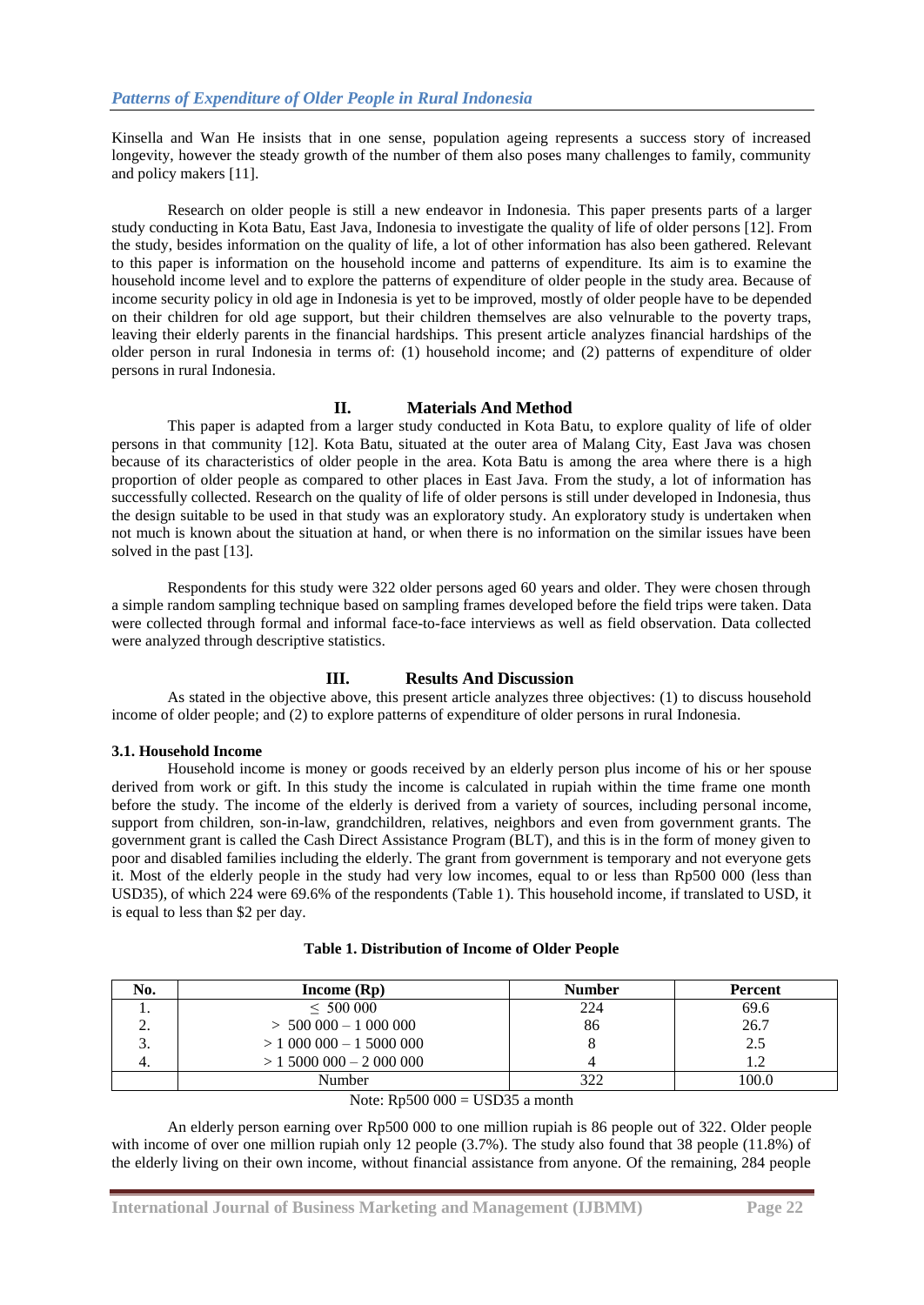(88.2%) received financial assistance from others. Although the income of the elderly is very low, they are able to live well. The continuity of living can go well as most of them are living with their family members such as spouses, children, daughters-in-law, or with grandchildren, who support the daily needs of the elderly. There were 26 elderly people living alone, the rest 296 (91.9%) living with family members. Elderly people living alone are often helped by neighbors in many ways.

Reviewing the household income as revealed from this study, it can be concluded that the majority of older people in the study area is still trapped in peverty. Most of the older persons received household income as less than \$2 a day. Although Indonesia, until recently, as suggested by United Nations [14], has shown dramatic performance in reducing absolute poverty, according to the dollar-a-day criterion, poverty remains a problem of the majority of older persons in the study area. This is because the employment opportunity for the older population in the area is very limited. These older people not only difficult to get suitable jobs, the job available itself also offers a very low wage, whereas the employment and poverty are closely associated, where the lack of the former is the most important reasons for the perpetuation of the latter [15]. The positive side of living in rural areas is that people are generally very kind to each other. One of the characteristics of rural communities is that their values, customs and beliefs are bonded in collective bonds [16]. The study area is somewhat a rural area where people always help each other. The sense of caring for elders, particularly those living alone remains. They are often assisted by neighbors in the form of food and other physical assistance.

## **3.2. Patterns of Expenditure**

Expenditure is the household income used by elderly people to meet the needs calculated in one month of living. The income earned can be used to meet various daily living needs. The results of the study show that basic need, particularly food is the highest priority. A total of 229 (71.1%) elderly people reported they have spent most of the money on food, while 51 (15.8%) spent most of the money on food and medical necessities (Table 2). Older people who spent on food, drugs and clothes made up 26 people (8.1%). Only 16 elderly people spent money on food, drugs, clothes, saving and entertainment. The number of elderly people used almost all of their income to buy basic needs are 132 (37.5%). Older people who use more than half of their food expenditure are 90 people (27.9%), while the number of elderly people who spend about half of their income are 94 (29.9%). Sixteen elderly people spent less than half of the income on basic needs. Elderly people who use more than half and almost all of their income are 212 (65.8%). Most elderly people spend their income solely on food.

| No. | <b>Expenditure</b>                             | <b>Number</b> | Percent |
|-----|------------------------------------------------|---------------|---------|
|     | Food                                           | 229           | 71.1    |
| ۷.  | Food and drugs                                 |               | 15.8    |
|     | Food, drugs and clothes                        | 26            | 8.1     |
| 4.  | Food, drugs, clothes, saving and entertainment | l fi          | 5.0     |
|     | Number                                         | 322           | 100.0   |

## **Table 2. Expenditure of Older People**

Older people in this study are working as laborers and building workers, and they are paid daily. Most of their income is used directly for everyday expenses. According to them, the problems they faced are physical and health conditions that are declining. Thus, in addition to food requirements, health costs are also required, since free medicine is rarely available. Older persons need to use their own money for medical costs. Medical services are only for health and medical examination. Medical needs are somewhat expensive in Indonesia. Older persons frequently feel reluctant to get medical services in the government hospitals. Most of the older persons in the study area are facing problems when they need money for medical costs, and what they do is that whether they try to get alternative or traditional treatments, or they choose not to get any tratment at all. Not enough money to get medical tratments is one of the major challenges facing many older people residing in rural areas.

|  |  | <b>Table 3. Patterns of Expenditure of Older People</b> |  |  |
|--|--|---------------------------------------------------------|--|--|
|--|--|---------------------------------------------------------|--|--|

| No. | <b>Patterns of Expenditure</b> | <b>Number</b> | Percent |
|-----|--------------------------------|---------------|---------|
|     | Nearly all of income           | 132           | 37.9    |
|     | More than half of income       | 90            | 27.9    |
|     | Half of income                 | 94            | 29.2    |
| 4.  | Below than half of income      | 16            |         |
|     | Number                         | 371           | 100.0   |

**International Journal of Business Marketing and Management (IJBMM) Page 23**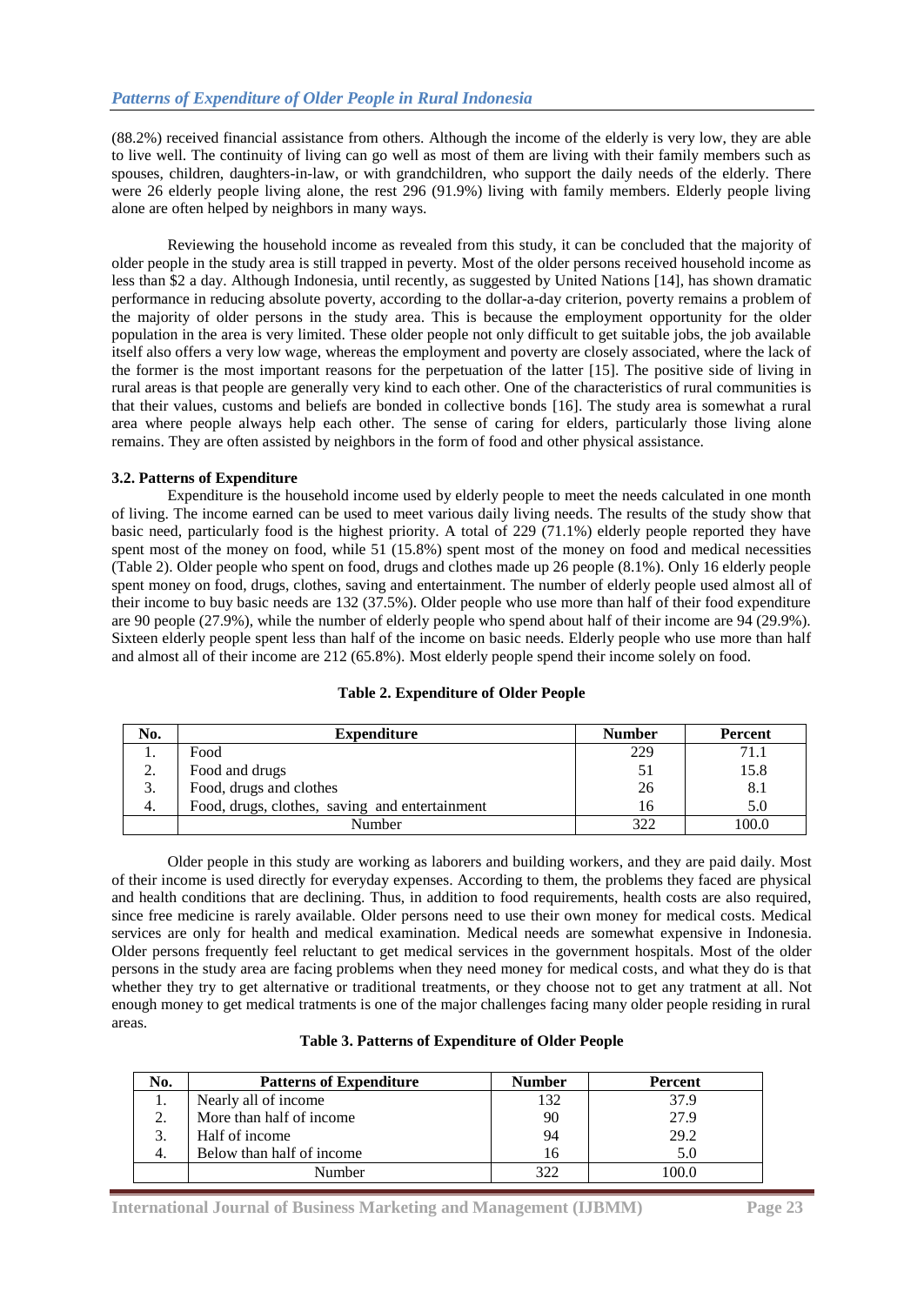Table 3 describes the proportion of expenditure of household income on basic needs. In general, the expenditure in this study shows that the amount of money spent for luxury goods has been declining when the household income increase. Nearly half of the respondents using nearly all of the income for food. These respondents admitted that they did not have extra money for saving. Because of their low income they have to use all the income for food. There are more than 50% of these respondents were using all or more than half of their monthly income for food. It can be concluded that the majority of older persons in the study area is living under poverty level. Widespread poverty, particularly among older people remains the principle challenges of the government and policy makers in Indonesia. Many older people have to remain in the labor force to earn a living as contrast with older persons in industrialized, developed nations where most of the older people in those countries are much less likely to be working [17]. The involvement of older persons in the work force in industrialized countries has declined because older persons get benefited from retirement income programs and other old age security programs. Late-in-life employment, particularly in informal jobs is common for older people not only in the study area, but also in other developing countries as well. Through this activity older persons will have the opportunity to earn a living. Without an old age security, they need to continue working at the very old age as long as they are still healthy and strong [10].

## **IV. Conclusion**

The present paper discusses the result of a cross-sectional survey conducted to analyze the pattern of expenditure of older persons in Kota Batu, East Java, Indonesia. In general, results of the analysis show that poverty is one of the major problems facing older people in rural Indonesia. Most older people need to continue working to the very old age as they have no sufficient income to earn a living. Materials in the present paper are taken from the result of larger study of a cross-sectional survey conducted to analyze the quality of life of older persons in Kota Batu, East Java, Indonesia. The aim of this paper is to analyze the household income, and to discuss the patterns of expenditure of older people in Kota Batu. The results of the study show that most of the older people in the study had a very low income. Nearly all elderly people reported they have spent most of the money on food, while a significant amount also spent for medical necessities. Nearly half of older persons were found to use nearly all of their monthly income, and no saving. There are only a small number of older people using below than half of the income for food every month. What the figures tell us is that poverty is still a major problems facing older people in Indonesia.

#### **REFERENCES**

- [1] K. Kinsella and C. M. Taeuber, *An Aging World II*. Washington: U.S Government Printing Office, 1983.
- [2] K. Kinsella and V. A. Velcoff, *An Aging World: 2001*. Washington: U.S Government Printing Office, 2001.
- [3] R. D. Chakraborti, *Ageing of Asia*. Kolkata: MRG Publications, 2002.
- [4] Wan He, D. Goodkind, and P. Kowal, *An Aging World: 2015*. Washington: U.S Government Printing Office, 2015.
- [5] U. Nations, *National Policies and Programmes on Ageing in Asia and the Pacific: An Overview and Lesson Learned*. New York: Economic and Social Commission for Asia and the Pacific, 2002.
- [6] N. Ogawa, *Ageing Trends and Policy Responses in the ESCAP Region, in Population and Development: Selected Issues*. New York: Economic and Social Commission for Asia and the Pacific, 2003.
- [7] U. Nations, *Policies and Programmes for Older Persons in Asia and the Pacific: Selected Studies*. New York: Economic and Social Commission for Asia and the Pacific, 2001.
- [8] W. A. Wan-Ibrahim and I. K. Astina, "Some indicators of population aging in Indonesia," *Advances in Natural and Applied Sciences*, vol. 6, no. 8, Art. no. 8, Oct. 2012, Accessed: Jul. 30, 2020. [Online]. Available:

https://go.gale.com/ps/i.do?p=AONE&sw=w&issn=19950772&v=2.1&it=r&id=GALE%7CA3247611 43&sid=googleScholar&linkaccess=abs

- [9] I. K. Astina, W. I. Wan Ahmad, and Budiyanto, "Quality of Life of Oolder Persons in Indonesia: Sex Differences," *Mediterranean Journal of Social Sciences*, vol. 6, no. 3, pp. 313–317, 2015.
- [10] S. M. Adioetomo and G. Mujahid, *Indonesia on the threshold of population ageing*. Jakarta: UNFPA Indonesia, 2014.
- [11] K. Kinsella and Wan He, *An Aging World: 2008*. Washington: U.S Government Printing Office, 2009.